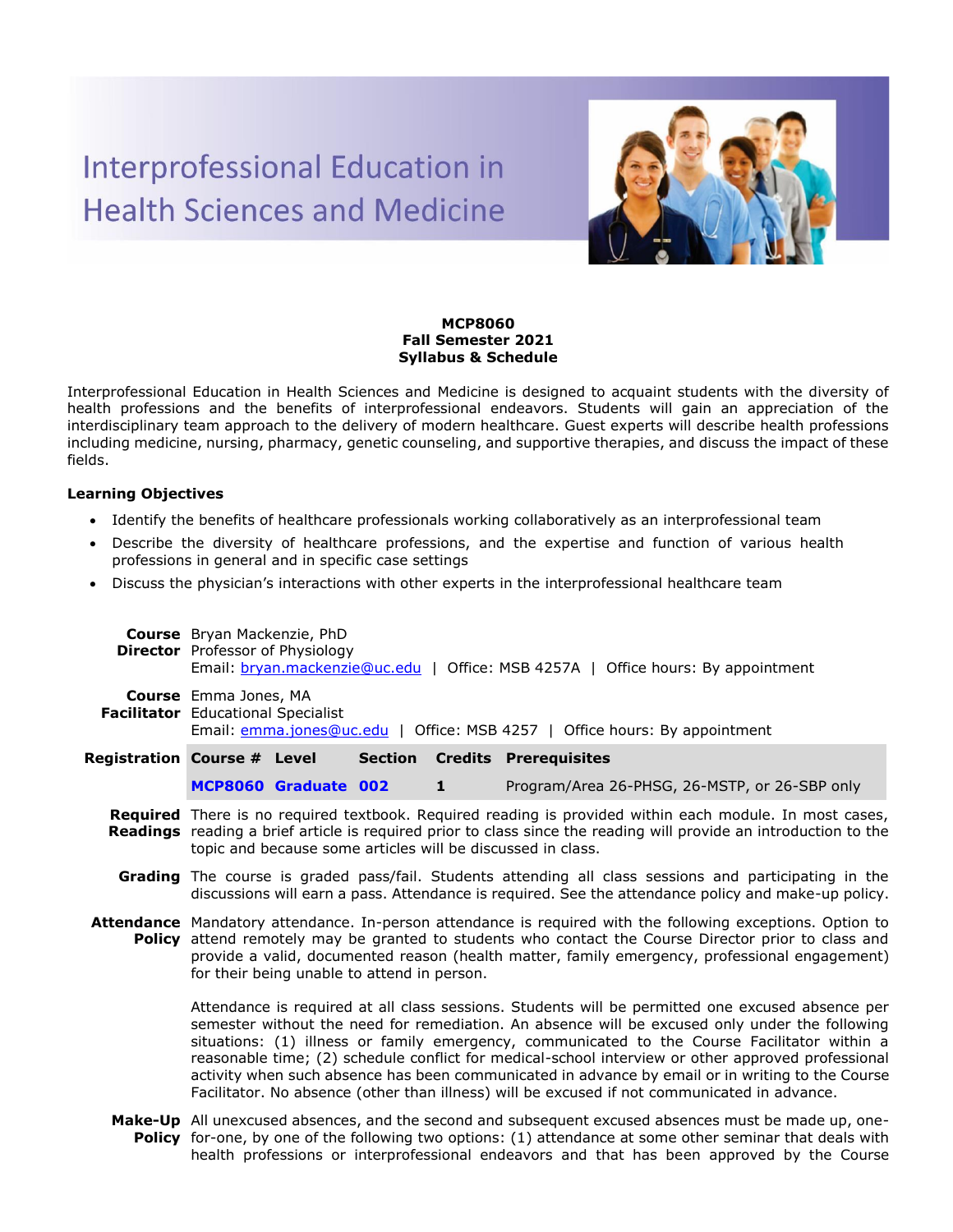Director, and submission of a brief (1-paragraph) summary; or (2) writing a short *original* article that describes a health profession (other than those sessions attended by the student). There is no required format but the article should cover training, major roles, impact of the field, the interface with MDs and other health professionals, and your personal reflection. No minimum word count/page count is specified—your article will be judged satisfactory if it adequately addresses these aspects. Much of the information for this exercise can be obtained from websites of professional organizations, and internet searches for case studies, opinions, and other information. The article should be appropriately referenced. Make-ups must be submitted via Blackboard no later than 5:00 pm on Friday, December 11, 2020 to receive a passing grade.

**Faculty** In the very unlikely event that the invited speaker does not arrive at class by 4:15 pm on the day **Attendance** scheduled, class will be cancelled as of 4:15 pm unless the Course Director or Course Facilitator announces an alternative activity or presentation. The Course Facilitator will generally be present at every class meeting to facilitate the class and (if necessary) moderate the discussion. The Course Director will generally not be present at class meetings when there is an invited speaker (except for days on which the invited speaker has not participated in the course in previous years). If the Course Director is not present at a class meeting and you have any concern you would like to communicate, please email the Course Director.

**Class**  Class is cancelled on days on which the university declares a closure due to severe weather or other **Cancellation** emergency. On days that the university announces a delayed start, class will meet as scheduled if **Policy** the university announces that it will open at or prior to 3:00 pm.

**Academic**  The University Rules, including the Student Code of Conduct, and other documented policies of the **Integrity**  department, college, and university related to academic integrity will be enforced. Any violation of **Policy** these regulations, including acts of plagiarism or cheating, will be dealt with on an individual basis according to the severity of the misconduct.

- **Special**  If you have any special needs related to your participation in this course, including identified visual **Needs Policy** impairment, hearing impairment, physical impairment, communication disorder, and/or specific learning disability that may influence your performance in this course, you should meet with the instructor to arrange for reasonable provisions to ensure an equitable opportunity to meet all the requirements of this course. At the discretion of the instructor, some accommodations may require prior approval by Disability Services.
	- **Counseling**  Students have access to counseling and mental health care through the University Health Services **Services** (UHS), which can provide both psychotherapy and psychiatric services. In addition, Counseling and Psychological Services (CAPS) can provide professional counseling upon request; students may receive five free counseling sessions through CAPS without insurance. Students are encouraged to seek assistance for anxiety, depression, trauma/assault, adjustment to college life, interpersonal/relational difficulty, sexuality, family conflict, grief and loss, disordered eating and body image, alcohol and substance abuse, anger management, identity development and issues related to diversity, concerns associated with sexual orientation and spirituality concerns, as well as any other issue of concerns. After hours, students may call UHS at 513-556-2564 or CAPS Cares at 513-556-0648. For urgent physician consultation after hours, students may call 513-584-7777.
		- **Title IX** Title IX is a federal civil rights law that prohibits discrimination on the basis of your actual or perceived sex, gender, gender identity, gender expression, or sexual orientation. Title IX also covers sexual violence, dating or domestic violence, and stalking. If you disclose a Title IX issue to me, the course director, I am required to forward that information to the Title IX Office. They will follow up with you about how the University can take steps to address the impact on you and the community and make you aware of your rights and resources. Their priority is to make sure you are safe and successful here. You are not required to talk with the Title IX Office. If you would like to make a report of sex or gender-based discrimination, harassment or violence, or if you would like to know more about your rights and resources on campus, you can consult the website www.uc.edu/titleix or contact the office at 513-556-3349.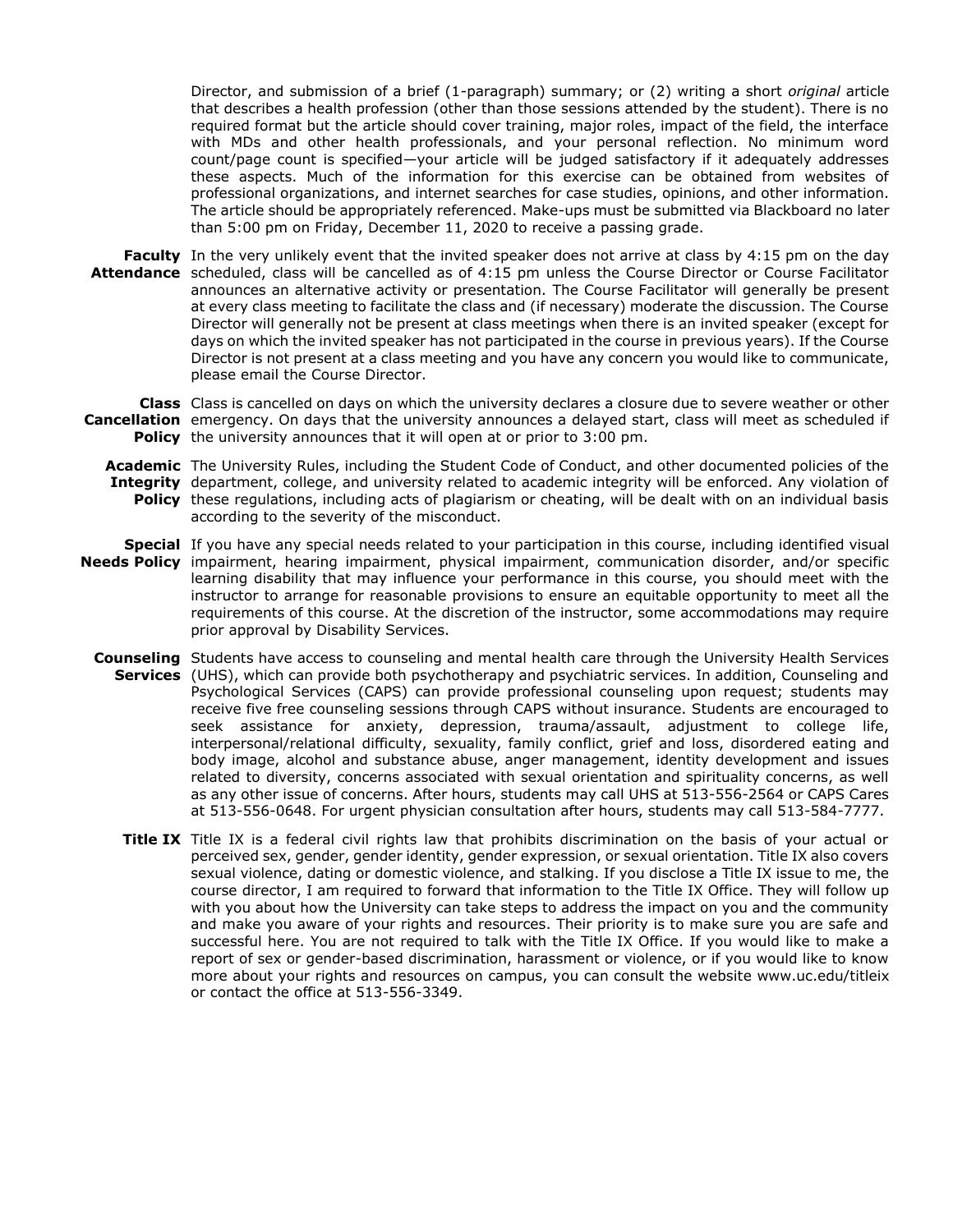## **Interprofessional Education in Health Sciences and Medicine MCP8060** Fall Semester 2021

**Class meets Wednesdays 4:00 – 4:55 pm** In-person at Medical Sciences Building 4051 - Uptown Campus–East (Medical)

| <b>Date</b> | <b>Interdisciplinary Medical Team</b>                              | Instructor                                                                                                                                                                                                                                                                                                                       |
|-------------|--------------------------------------------------------------------|----------------------------------------------------------------------------------------------------------------------------------------------------------------------------------------------------------------------------------------------------------------------------------------------------------------------------------|
| Aug 25      | <b>Class Orientation</b>                                           | <b>Bryan Mackenzie, PhD</b><br>Professor of Physiology<br>UC College of Medicine<br>http://med.uc.edu/psp/primary-directory/Index/Pubs/mackenb/                                                                                                                                                                                  |
| Sep 1       | <b>Genetic Counselor</b>                                           | <b>Emily Wakefield, MS, CGC, LGC</b><br>Genetic Counselor<br>Division of Human Genetics<br>Admissions Coordinator - Genetic Counseling Graduate Program<br>Cincinnati Children's Hospital Medical Center<br>https://www.cincinnatichildrens.org/education/clinical/graduate/grad/genetic-<br>counseling/about/program-leadership |
| Sep 8       | <b>Physical Therapist</b>                                          | Thomas Herrmann, EdD, PT, CSCS, AT, ATC<br>Associate Professor and Interim Chair, Department of Rehabilitation Sciences<br>UC College of Allied Health Sciences<br>https://researchdirectory.uc.edu/p/herrmatj                                                                                                                   |
| Sep 15      | <b>Medical Physicist</b>                                           | <b>Steven Ewart, DMP</b><br><b>Medical Physicist</b><br>TriHealth                                                                                                                                                                                                                                                                |
| Sep 22      | <b>Hospitalist</b>                                                 | <b>Caitlin A Richter, MD</b><br>Hospitalist<br>TriHealth                                                                                                                                                                                                                                                                         |
| Sep 29      | <b>End-of-Life Care</b>                                            | <b>Douglas R Smucker, MD</b><br>Adjunct Professor of Family and Community Medicine<br>Director, Hospice and Palliative Medicine<br>UC College of Medicine and Christ Hospital<br>https://med.uc.edu/family/department-directory/Index/Pubs/smuckedr/<br>https://www.thechristhospital.com/physician-details?Provider=C21Q0VFGOE  |
|             |                                                                    |                                                                                                                                                                                                                                                                                                                                  |
| Oct 6       | <b>TBD</b>                                                         | <b>TBD</b>                                                                                                                                                                                                                                                                                                                       |
| Oct 13      | <b>Physician Assistant (Advanced</b><br><b>Practice Providers)</b> | <b>Olivia Weyler, PA-C</b><br>Physician Assistant<br>Department of Emergency Medicine<br><b>UC Hospital</b><br>https://www.uchealth.com/physician/olivia-weyler/                                                                                                                                                                 |
| Oct 20      | <b>Pharmacist</b>                                                  | Rowena Schwartz, PharmD, BCOP<br>Associate Professor of Pharmacy Practice<br>UC-James L Winkle College of Pharmacy<br>https://researchdirectory.uc.edu/p/schwarr5                                                                                                                                                                |
| Oct 27      | <b>Addiction Services</b>                                          | <b>Elizabeth Tiffany, MD</b><br>Psychiatrist<br>Director, Addiction Psychiatry Fellowship Program<br>UC Hospital and Veterans Administration Medical Center-Cincinnati<br>https://www.uchealth.com/physician/elizabeth-tiffany/                                                                                                  |
| Nov 3       | <b>Nurse</b>                                                       | <b>Carolyn R Smith, PhD, RN</b><br>Assistant Professor of Nursing<br><b>UC College of Nursing</b><br>http://nursing.uc.edu/about_us/faculty_staff.html?eid=kellyc&thecomp=uceprof                                                                                                                                                |
| Nov 10      | <b>Registered Dietitian</b>                                        | Lindsey Mills, MS, RD, LD<br>Instructor, Department of Nutritional Sciences<br>UC College of Allied Health Sciences<br>http://cahs.uc.edu/departments/rens/directory                                                                                                                                                             |